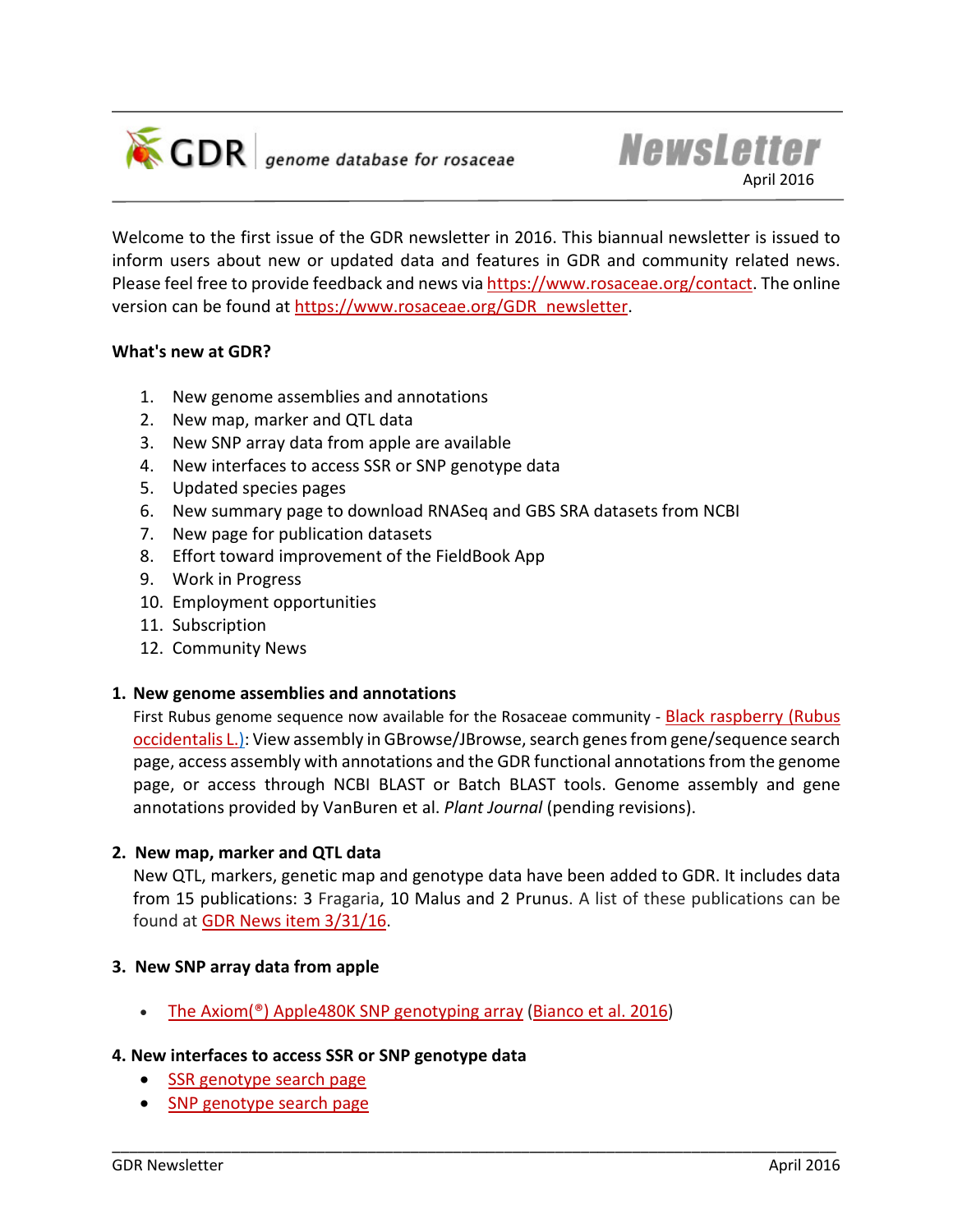| <b>SSR Genotype</b> | <b>SNP Genotype</b>              |                                            | <b>SSR Genotype Search</b>                                                                      |                        |
|---------------------|----------------------------------|--------------------------------------------|-------------------------------------------------------------------------------------------------|------------------------|
|                     |                                  | <b>SSR Genotype</b>                        | <b>SNP</b> Genotype                                                                             |                        |
| <b>Dataset</b>      | Any                              |                                            | Search for molecular diversity data by dataset name, marker name, germplasm name and/or         |                        |
| <b>Species</b>      | Any<br>Fragaria x ananassa       |                                            | 'Search Genotyping Data' in Breeders Toolbox. (Help).                                           |                        |
|                     | Prunus amygdalus<br>Prunus avium | <b>Dataset</b><br>$\overline{\phantom{a}}$ | Any                                                                                             | $\mathbf{v}$           |
|                     |                                  | <b>Marker</b>                              | contains $\mathbf{\mathsf{v}}$                                                                  | (e.g. GD12, EPDCU5100) |
| Germplasm           | Any<br>▼                         | <b>Name</b>                                |                                                                                                 |                        |
| <b>Name</b>         |                                  | Germplasm                                  | Any                                                                                             | $\mathbf{v}$           |
| <b>SNP</b>          | contains $\mathbf{\mathsf{v}}$   | <b>Name</b>                                |                                                                                                 |                        |
| Submit              | Reset                            | <b>Species</b>                             | Anv<br>Malacomeles denticulata<br>Malus baccata<br>Malus floribunda<br>$\overline{\phantom{a}}$ |                        |

### **5. Updated species pages**

• Species information has been updated by community members (eg. *[Malus x domestica](https://www.rosaceae.org/species/malus/malus_x_domestica)*, *[Prunus](https://www.rosaceae.org/species/prunus/prunus_armeniaca)  [armeniaca](https://www.rosaceae.org/species/prunus/prunus_armeniaca)*, *[Prunus persica](https://www.rosaceae.org/species/prunus/prunus_persica)*, *[Fragaria x ananassa](https://www.rosaceae.org/species/fragaria/fragaria_x_ananassa)*). The community members who contributed to the content can be found a[t GDR News item \(3/31/16\).](https://www.rosaceae.org/node/4805810)

#### **6. New summary pages to download RNASeq and GBS SRA datasets from NCBI**

• View and find download links on GDR to all th[e RNASeq and GBS SRA](https://www.rosaceae.org/data/download) datasets available by Rosaceae species at NCBI.

#### **7. New page for publication datasets**

[Publication dataset](https://www.rosaceae.org/publication_datasets) page provides easy access to the datasets that are mentioned to be available from GDR in publications. Data are integrated in GDR and there are various ways to access them.

## **8. Effort toward improvement of the FieldBook App**

We are working with peach breeder Ksenjia Gasic (GDR CoPI) and Jesse Poland's lab to evaluate and suggest improvements to the FieldBook App for electronic recording of Rosaceae breeding data. Handheld tablets with the FieldBook App have been provided to several Rosaceae breeders in the US for evaluation and feedback.

#### **9. Work in Progress**

• Upgrading GDR to Tripal2, this will include a new web design. Will be released in June.

\_\_\_\_\_\_\_\_\_\_\_\_\_\_\_\_\_\_\_\_\_\_\_\_\_\_\_\_\_\_\_\_\_\_\_\_\_\_\_\_\_\_\_\_\_\_\_\_\_\_\_\_\_\_\_\_\_\_\_\_\_\_\_\_\_\_\_\_\_\_\_\_\_\_\_\_\_\_\_\_\_\_\_\_\_

• Development of Reference Transcriptomes using published RNASeq and EST data (replaces the Unigene functionality in GDR) for the major Rosaceae species.